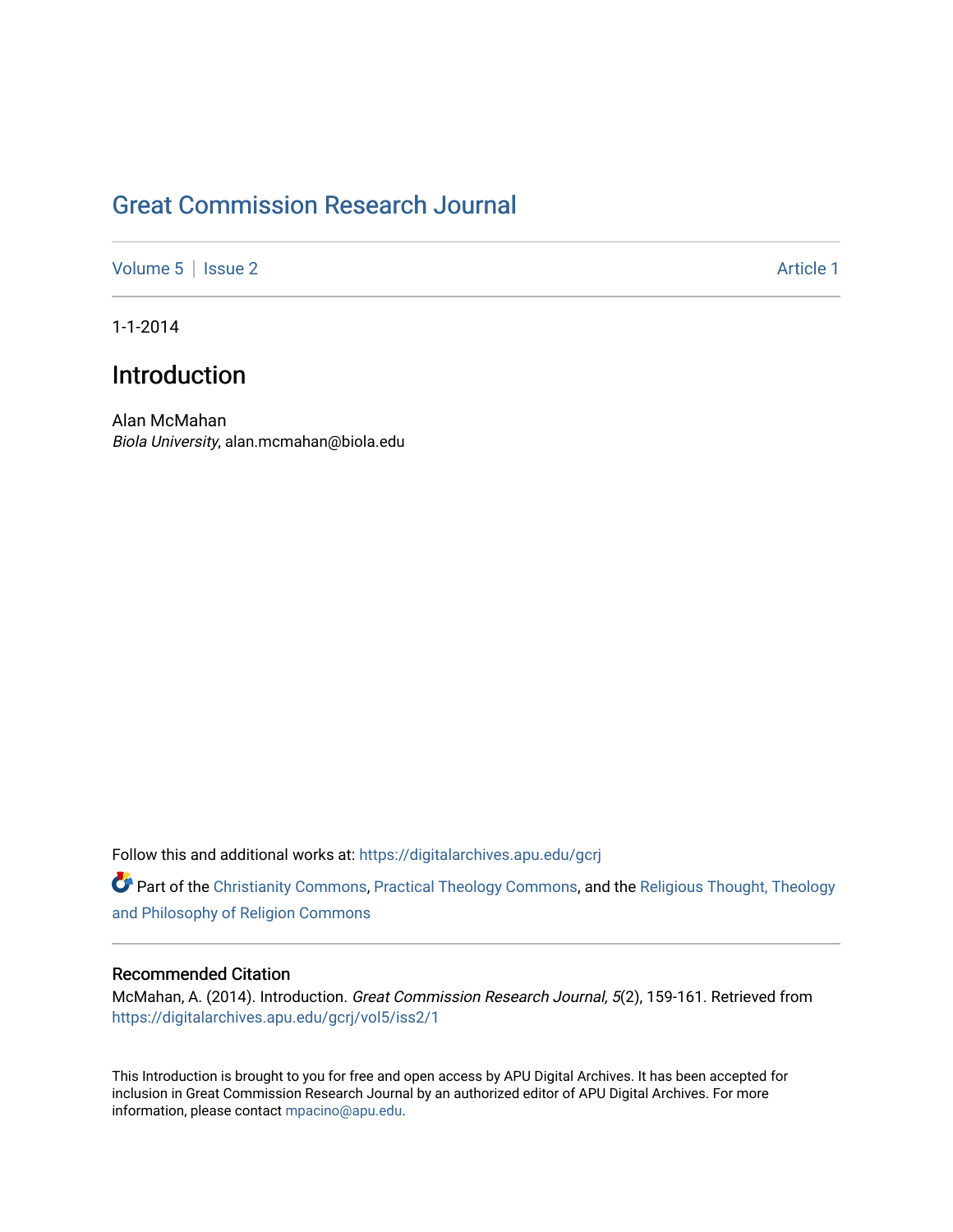#### **INTRODUCTION VOL. 5 • NO. 2 • WINTER 2014**

Alan McMahan, General Editor

In every issue of the Great Commission Research Journal we seek to feature articles and book reviews that address a wide range of topics of interest to pastors, church planters, denominational leaders, missionaries, researchers, consultants, and those teaching in the academy. Each of these contributions aims in some way to increase the church's effectiveness in evangelism, church growth and the crosscultural advance of the Gospel. As General Editor, it is my privilege to work with a group of fine scholars and church leaders who provide in these pages perspectives that will sharpen your thinking on the challenges and opportunities faced by Great Commission leaders. The preview of this issue of the Journal is found below and gives evidence of this fact.

Seeking to reframe the issues facing declining and anemic churches, Rich Frazer focuses on the opportunities for coaching leaders to "redeem vital functions that have become less effective or non-effective due in part to the forms in which they exist." His article helps coaches focus the congregation's attention to consider what they can yet become given their strengths and resources rather than trying to return to what they were in the past. Offering five principles to guide the up-cycling process, Rich highlights the differences between restoration and transformation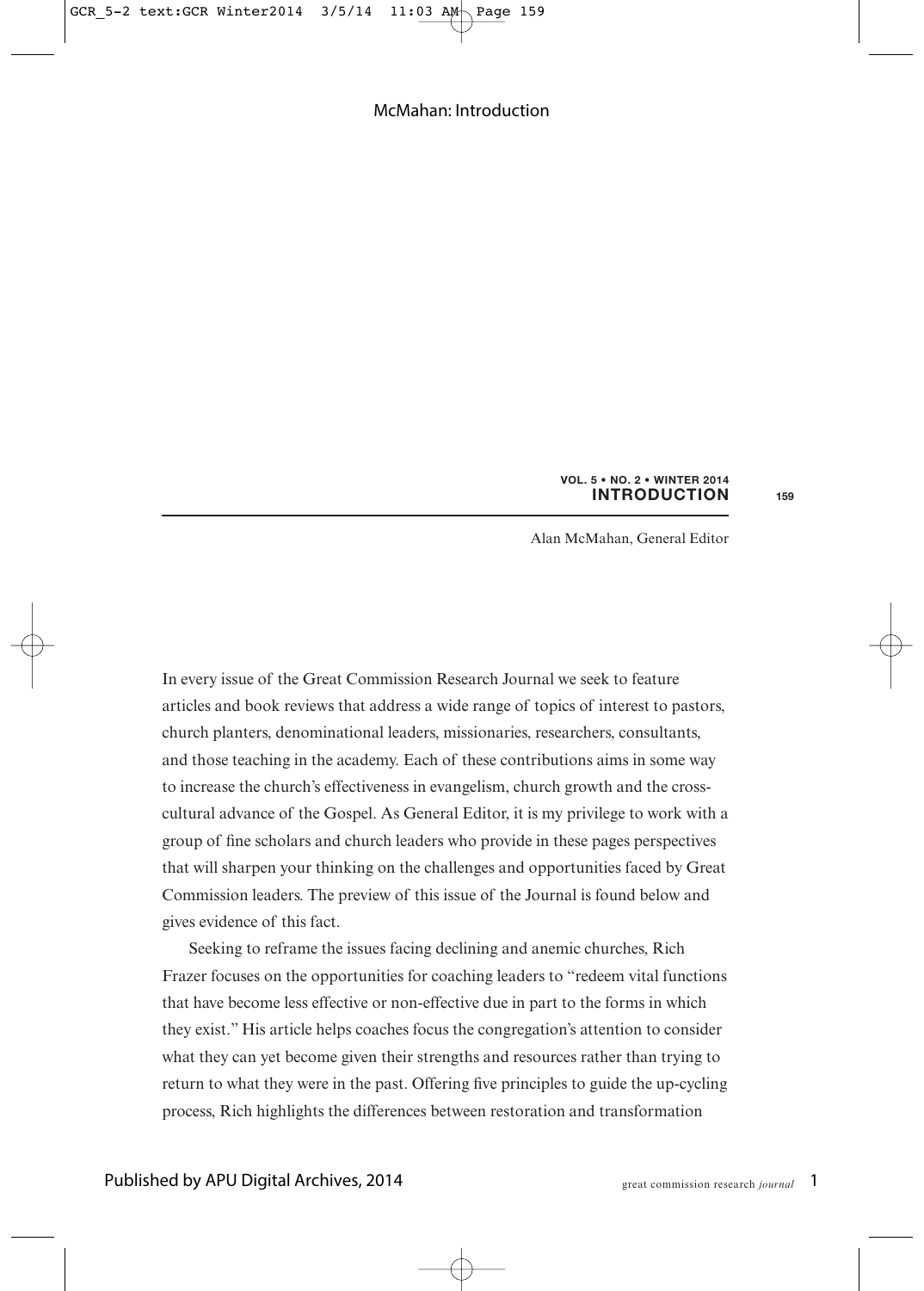Great Commission Research Journal, Vol. 5, Iss. 2 [2014], Art. 1<br>and provokes better reflection for church coaches seeking to offer guidance to the churches they serve.

With multi-site churches becoming more typical across the U.S., Jamus Edwards examines the organizational challenges accompanying the matrix model of management utilized by the primary leadership team and their site pastors. The insights he offers will help increase clarity of the roles and authority held by each leader, and reduce potential conflict.

For our church planting feature in this issue we turn to Dave Page who now serves as the Director of Church Planting for the Evangelical Free Church of America. Dave, drawing from his own personal experience and from the many church plants he has coached, makes a compelling case for launching large churches which will in turn grow larger, rather than small churches that will often never break through the limitations imposed by growth barriers. Dave's advice on working the "W Strategy" and his list of the 20 characteristics that large launch churches have in common will add to your understanding of how to establish new, strong, and viable churches.

David Stein and Frederick Thoni take us back in history to understand the dynamics that made Hans Nielsen Hauge's ministry a success in the early 1800's in Norway. Examining the strategies used to launch this spiritual awakening, the authors identify principles that can be used to help re-ignite movement fervor today in the churches we serve.

Taking another look at Luke, chapter 10, Cecil Stalnaker discusses the missiological method of Jesus designed to birth house fellowships and establish a base for missionary operations. He goes on to offer insights as to the applicability of this approach depending on cultural factors in the local context and how one considers the issues of biblical authority, the man of peace, and the goal of what you are trying to accomplish.

David Dunaetz and Kenneth Priddy conduct a quantitative study of 92 head pastors to reveal their attitudes toward 20 ministry ideas and practices. The results of their survey are correlated with numerical growth data to reveal some surprising results. Their speculation as to what the data revealed will be of interest to the readers of this interesting article.

Lastly, Bishop Parnell Lovelace, pastor of the 3300 member church, Center of Praise Ministries, in Sacramento, California demonstrates how careful attention to the planning and implementation of a strategy of pastoral succession can lead to continued growth and health for the church. Such a plan that provides support for the predecessor, successor and the congregation is one that helps perpetuate

**160**